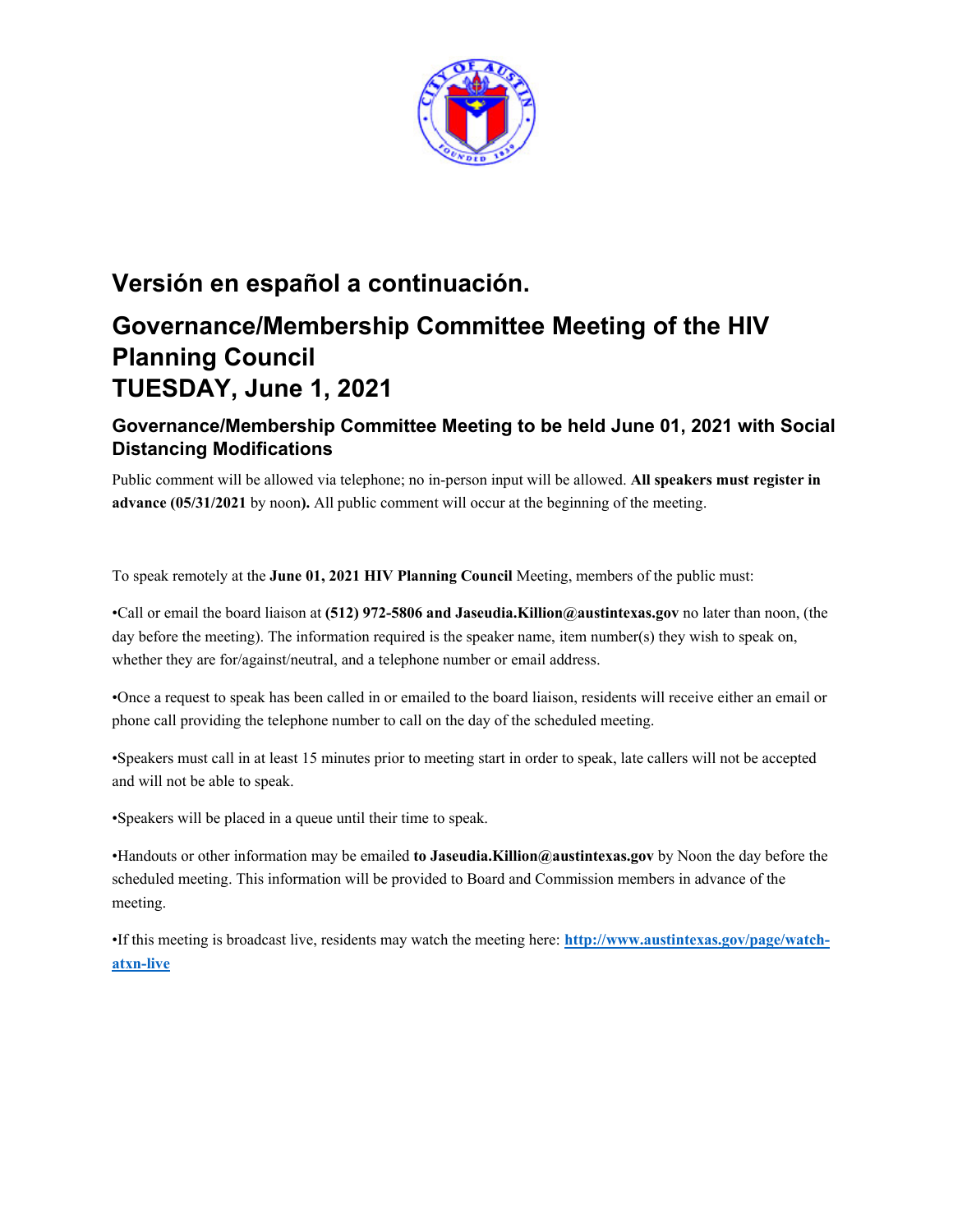

# Reunión del **Governance/Membership Committee Meeting of the HIV Planning Council TUESDAY, June 01, 2021**  FECHA de la reunion (**June 01, 2021**)

La junta se llevará con modificaciones de distanciamiento social

Se permitirán comentarios públicos por teléfono; no se permitirá ninguna entrada en persona. Todos los oradores deben registrarse con anticipación (**5/31/2021** antes del mediodía). Todos los comentarios públicos se producirán al comienzo de la reunión.

Para hablar de forma remota en la reunión, los miembros del público deben:

• Llame o envíe un correo electrónico al enlace de la junta en (**512) 972-5806 and Jaseudia.Killion@austintexas.gov** a más tardar al mediodía (el día antes de la reunión). La información requerida es el nombre del orador, los números de artículo sobre los que desean hablar, si están a favor / en contra / neutrales, y un número de teléfono o dirección de correo electrónico.

• Una vez que se haya llamado o enviado por correo electrónico una solicitud para hablar al enlace de la junta, los residentes recibirán un correo electrónico o una llamada telefónica con el número de teléfono para llamar el día de la reunión programada.

• Los oradores deben llamar al menos 15 minutos antes del inicio de la reunión para poder hablar, no se aceptarán personas que llamen tarde y no podrán hablar.

• Los oradores se colocarán en una fila hasta que llegue el momento de hablar.

• Los folletos u otra información pueden enviarse por correo electrónico a **Jaseudia.Killion@austintexas.** antes del mediodía del día anterior a la reunión programada. Esta información se proporcionará a los miembros de la Junta y la Comisión antes de la reunión.

• Si esta reunión se transmite en vivo, los residentes pueden ver la reunión aquí: http://www.austintexas.gov/page/watch-atxn-live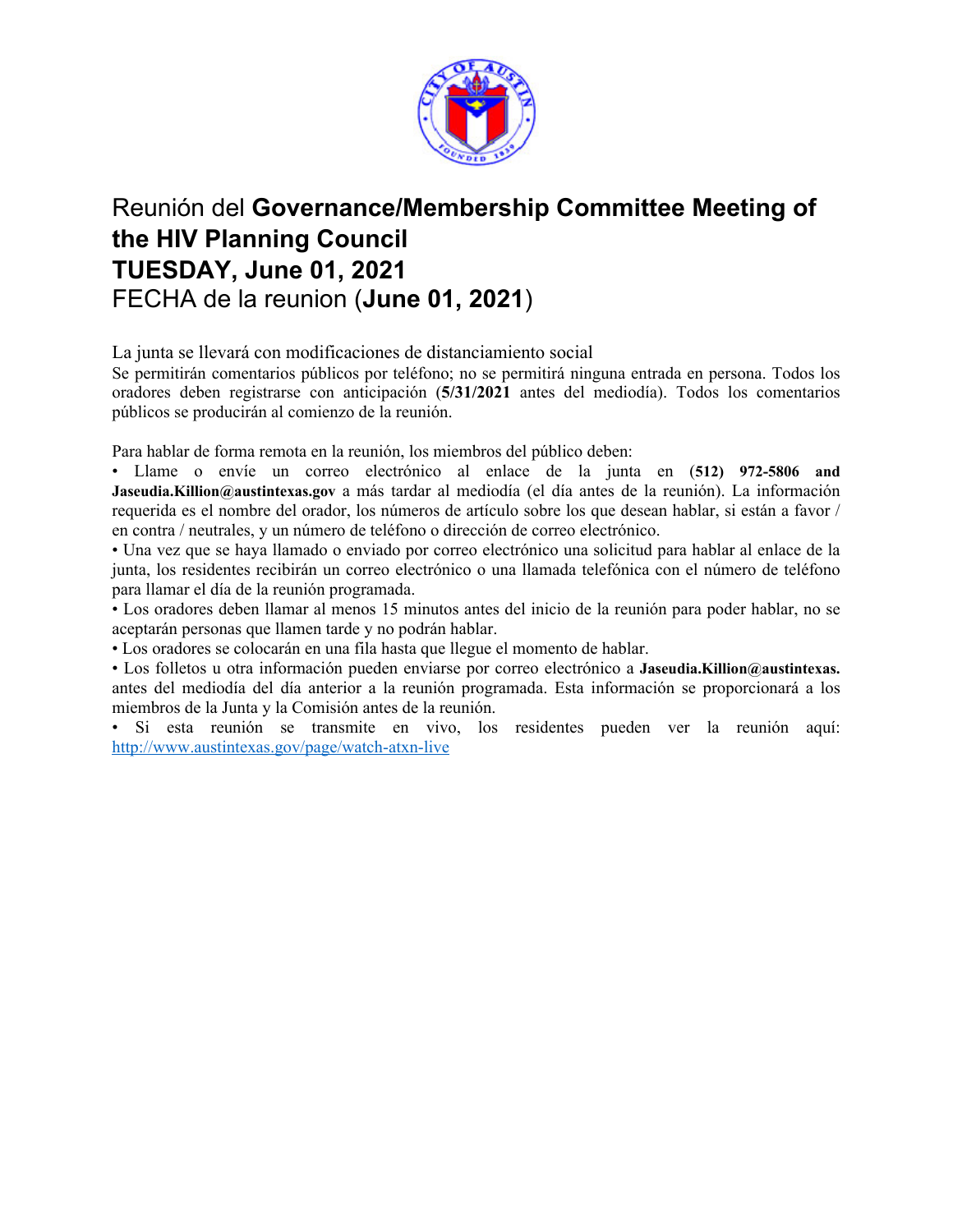

#### **HIV PLANNING COUNCIL**

### **GOVERNANCE/MEMBERSHIP MEETING Tuesday, June 01, 2021, 12:00 P.M. City Hall/ Remote Meeting Austin, Texas**

#### **GOVERNANCE/MEMBERSHIP COMMITTEE MEMBERS:**

*Committee Chair - Brooks Wood, Julio Gómez, Rocky Lane, and Taylor Stockett.* 

Committee Members in attendance: Brooks Wood, and Julio Gómez

Staff in attendance: Jaseudia Killion, Dylan Keesee, and Mallory Scott

AA in attendance: Justin Ferrill and Trish Niswander

Guest: Richard 'Riley" Hoang, Caitlin Simmons, Anjelica Barrientos, and Mike Hearn.

#### **AGENDA**

#### **CALL TO ORDER**

Meeting called to order at 12:14 pm by chair Brooks Wood.

#### **CITIZEN COMMUNICATION**

The first 10 speakers signed up prior to the meeting being called to order will each be allowed a three-minute allotment to address their concerns regarding items not posted on the agenda.

#### **1. CERTIFICATION OF QUORUM**

#### **2. INTRODUCTION/ANNOUNCEMENTS**

- Akeshia has resigned from the HIV Planning Council.
- New Chair is Brooks Wood.

#### **Guest on call:**

Riley – I am the graphic designer for this project

Caitlin Simmons- happy to be here and interviewing with you all

Mike Hearn, I am a pharmacist with Vivent Health – here to attend to gain information

#### **3. APPROVAL OF MINUTES**

Edit: item  $10$ , D  $-3$  – change I believe the might to they might

Mallory will correct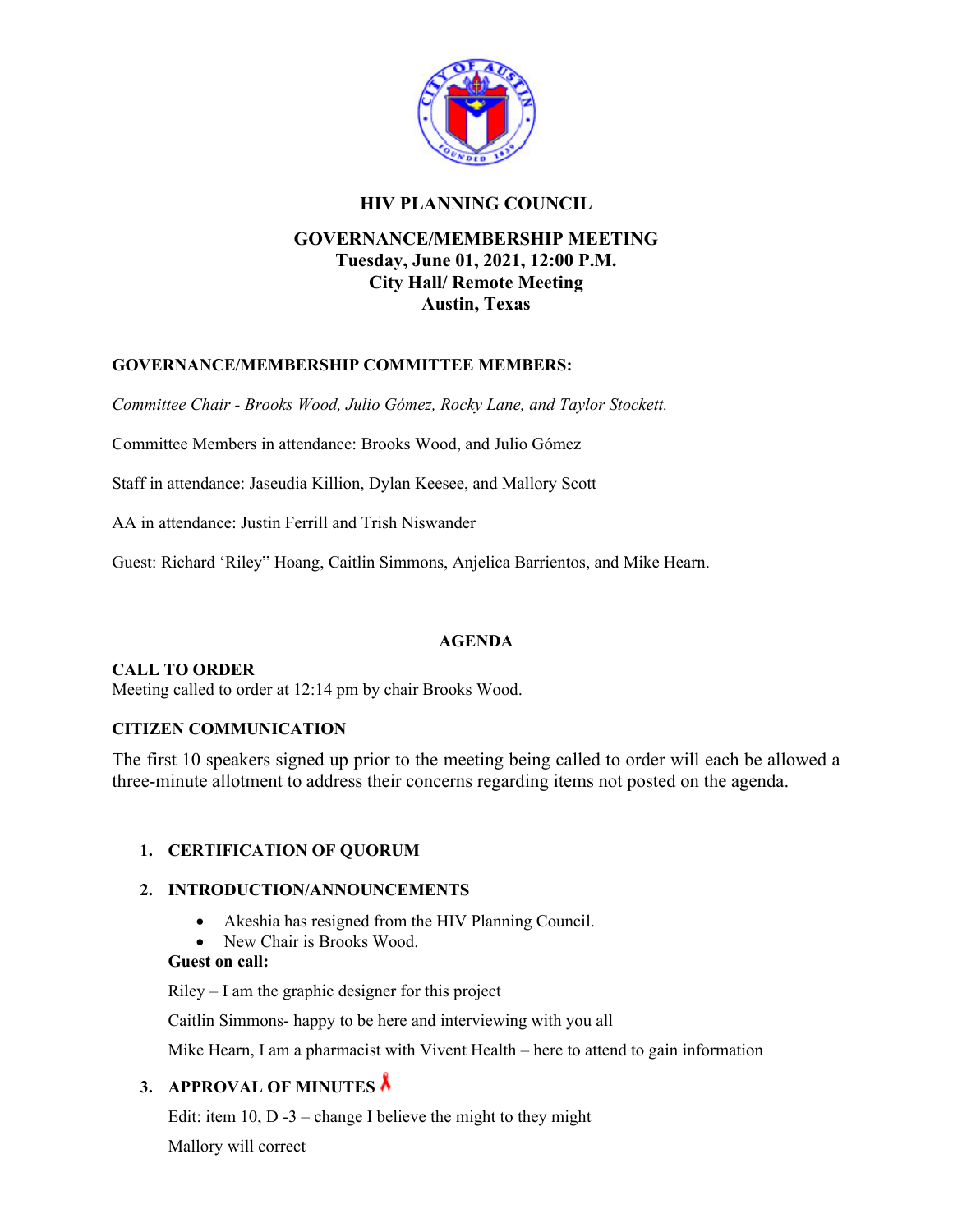

Julio motioned to approve minutes Brooks second Minutes are approved with edit

#### **4. STAR AWARDS PLANNING**

- a. Meet the Graphic Designer
	- Meet Riley (his name is Richard but goes by Riley)
	- Revamp logo
	- Create a cohesive story to share on social media platform
	- Create fillers for people to use
	- Hoping everything will be in place this month
	- A meeting will be set up with Brooks, Jaseudia, and Riley for next month
- b. Update STAR Awards timeline
	- Timeline pushed forward by 3 months
	- Pushing for September 2021
	- Officer applicants/ documents needs to be updated to reflect September 2021
	- Riley will present in July and August will be complete as a reference point ready for September.
	- $\bullet$

### **5. MEMBERSHIP AND ATTENDANCE**

- a. Member Reflectiveness and HRSA Categories Demographic survey will be sent out
- b. Interview Caitlin Simmons

Julio – motioned to approve Caitlin Simmons to be on the HIV Planning Council

Brooks – second motion

Next step is to take Caitlin to a Business Meeting

Caitlin is interested in Strategic Planning & Needs Assessment

#### **6. PLANNING COUNCIL BUDGET REVIEW**

- a. Review Planning Council Budget
	- No recommendations currently
- **7. LANGUAGE ACCESSIBILITY**